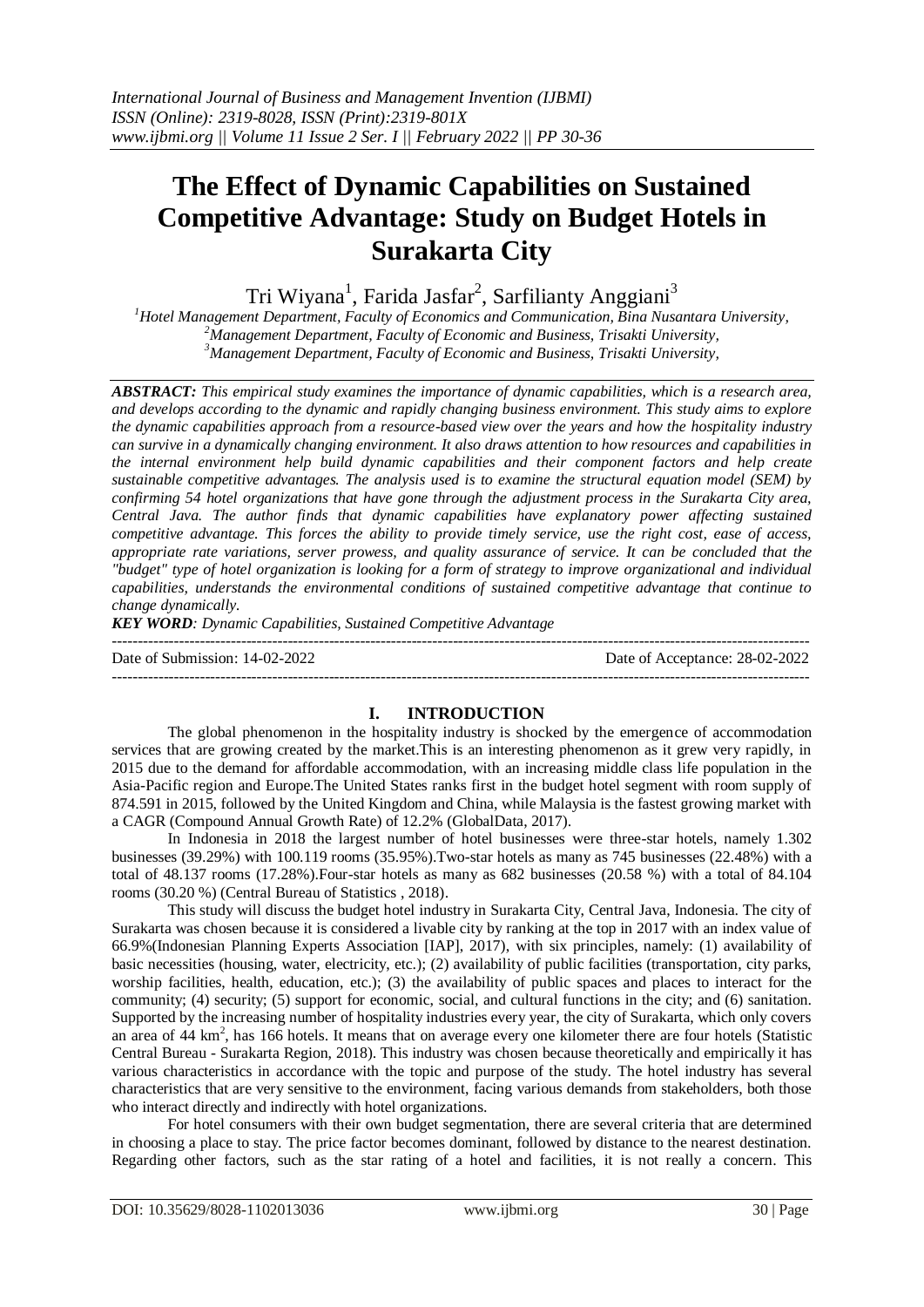consideration can be drawn into a pattern regarding budget hotel consumers, which is economical and easy to reach. The consumer survey in choosing a place to stay is depicted in Figure 1.



**Figure 1. Accommodation Choice Survey (Hotel Virtual Operator)**

Source: (DailySocial id, 2019)

For this reason, it is necessary to formulate a strategy which is the most important thing, where this stage will determine the success of the hotel industry strategy to be able to see objectively the external conditions of the company.The hotel industry has several things that affect the company's competitiveness and strategic orientation;focus on increasing competitiveness and strategic orientation influenced by type of exploitation and number of stars/comfort level (Tuclea & Ana-Mihaela, 2008). In the future, hotel management will face more varied challenges in all fields, not only conventionally, namely challenges in business competition, but also in the areas of changing customer behavior, employee loyalty, commitment of the owner (IHGMA, 2019). Research contributions (Salguero, Fernández-Gámez, Aldeanueva-Fernández, & Palomo, 2019) argue that the theoretical and practical implications for helping managers develop a sustainable competitive advantage through the potential that competitive intelligence offers in the hospitality industry.

The term "budget hotel" is difficult to define precisely.As if, a cheap hotel can be a temporary lodging that charges a low rate.However, the now accepted general meaning of the term in the hotel business refers twostar and three-star hotel, usually with a minimum of 50 rooms, and branded by major chains.These hotels typically have a standard "cookie-cutter" appearance, and offer a no-frills systematic service format, for example: limited food and beverage and meeting facilities (Ruetz & Marvel, 2011)..Cheap accommodation products have earned reputation and credibility and a high degree of recognition, in the market as a "challenger" for "traditional or established hotel brands", through value for money, "comfort", flexibility and perhaps most importantly, "Opportunities for social interaction anda more authentic local experience" (Che Omar & Arif, 2017).

Hoteliers (especially small hotels) then turn to the easiest solution by cutting costs that are meant for employee training, education, bonuses, or salaries.Instead of traditional organizational structures that rely heavily on management control and economic principles of cost reduction, efficiency and cash flow, the focus in modern organizations is on the management of human capital (Ažić, 2017), and employees feel close to their organization and create conditions(Anggiani & Wiyana, 2021).Big hotels don't always outperform small hotels, and hotel efficiency differs based on location, geographic area, and type of service.Furthermore, productivity growth is not a driving force in the industry (Assaf & Tsionas, 2018).In the future, there will be more and more varied challenges in all fields, not only conventionally, namely challenges in business competition, but also in the areas of changing customer behavior, employee loyalty, commitment of owners, and others (IHGMA, 2019).The research (Salguero, Fernández-Gámez, Aldeanueva-Fernández, & Palomo, 2019)provides theoretical and practical implications for helping managers develop sustainable competitive advantages through the potential that competitive intelligence offers in the hospitality industry.The factors of communication, leadership, and strategy directly affect employee performance.However, only leadership factors directly affect the performance of hospitality organizations (de Souza Meira, Gadotti Dos Anjos, & Falaster, 2019).

Given the dynamic nature of the hospitality industry, traditional management approaches are proving to be ineffective;Therefore, the hotel business needs to adopt dynamic thinking and develop emerging strategies.To achieve this requires the ability to predict, as well as the need to react to, unexpected events (Mintzberg, 2013)..This demonstrates the importance of adopting a dynamic capabilities framework in the hospitality sector, which should enable hotels to take appropriate action, and be able to continuously improve or develop service offerings and achieve competitive advantage. Dynamic capabilities are associated with the organization's ability to overcome organizational rigidity (Schreyögg&Kliesch-Eberl, 2007; (Vergne & Durand, 2011), perceive and seize business opportunities (Aguirre, 2011); (Helfat, et al., 2007); (Tecee D. J., 2018). The basic concept of dynamic capabilities can be interpreted as matching the resource base with a changing environment, this is also in line with research (Szu-Yu, Pei-Chun, & Chin-San, 2017) dynamic capabilities positively affect competitive advantage sustainability and are positively related toorganizational performance.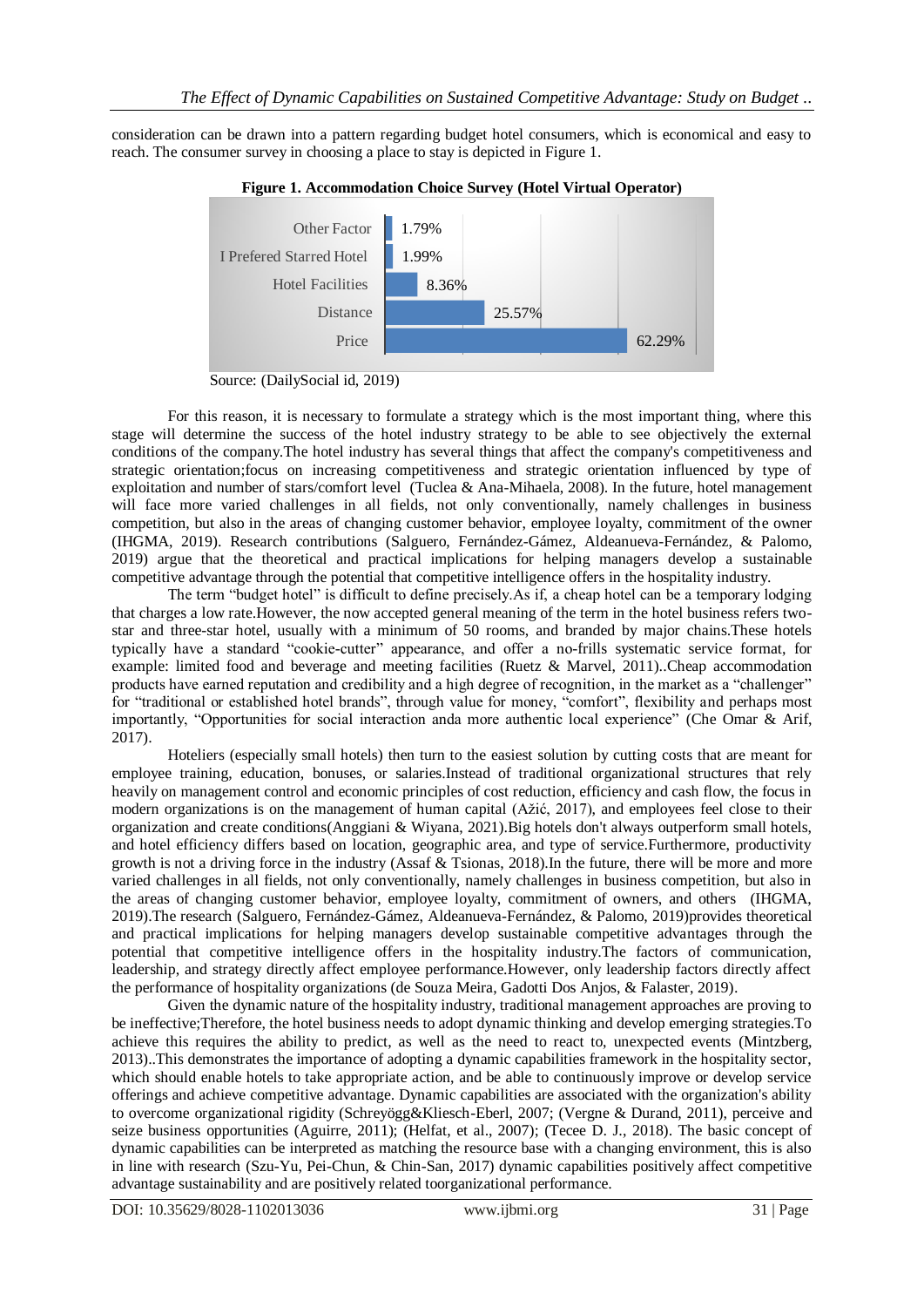# **1.2 Problem Statement**

The framework of this research is several contradictions: theoretical, concepts, understanding, research results on external and internal capabilities of hospitality organizations and outcomes on the environment of hospitality organizations and their impacts.This study focuses on the formulation of the problem, how is the effect of dynamic capabilities on sustained competitive advantage in budget-type hospitality organizations in Surakarta City?

# **1.3 Hypothesis**

H0 Dynamic capabilities has no effect on sustained competitive advantage.

H1 Dynamic capabilities has effect on sustained competitive advantage.

## **1.4 Research Objectives**

The objective of the research is is directed to analyze the effect of dynamic capabilities on sustained competitive advantage based on dynamic capabilities theories and adapted and implemented in the hotel industry, especially budget hotels.

# **II. LITERATURE REVIEW**

## **2.1 Dynamic Capabilities**

The concept of dynamic capabilities initially emerged as an extension of the company's resourcesbased view of rapid change (Ambrosini & Bowman, 2009); (Helfat, et al., 2007). However, its core elements derive from several theoretical foundations (Aguirre, 2011); Di Stefano, Peteraf, & Verona, 2010; (Vogel & Guttel, 2013) and the theory of evolution of the firm(Nelson & Winter, 1982).Dynamic capabilities are associated with the organization's ability to overcome organizational rigidity (Schreyögg & Kliesch-Eberl, 2007; (Vergne & Durand, 2011), perceive and seize business opportunities(Aguirre, 2011); (Helfat, et al., 2007); (Tecee D. J., 2018), and innovate and adapt to changing market (Teece, Pisano, & Shuen , 1997); (Winter, 2003). In his main opinion, (Teece, Pisano, & Shuen , 1997)defines dynamic capabilities as "the ability of an enterprise to integrate, build and reconfigure internal and external competencies to cope with a rapidly changing environment"

## **2.2 Sustained Competitive Advantage**

The view (Porter M. E., 1985)argues that a company's ability to outperform its competitors lies in its ability to translate its competitive strategy into competitive advantage. Then (Barney , 1991)suggests that competitive advantage can be achieved if the company's strategy has added value and is difficult to imitate by competitors in the present or near future. The relationship between competitive advantage and sustainability is strengthened by the opinion (Eisenhardt & Martin, 2000) which states that a sustainable competitive advantage occurs when a firm's dynamic capabilities are not only valuable and scarce, but also incomparable. The concept of business strategy has evolved over time, is driven more by practice than through theory development, and fundamentally answers the question of how firms compete in market or industry. For a company to sustain itself over time, it must find ways to create a competitive advantage over its competitors (Grant , Jordan , & Walsh , 2015). Early work described the theory of business strategy as a product of industrial organization that addresses business competition in concentrated markets that compete on multiple dimensions (Shapiro , 1989). The notion around creating competitive advantage has existed since the 1960s, with two schools of thought predominating: the external approach, which links competitive advantage to the ways in which a firm adapts to opportunities and threats in its competitive environment, and a resource-based view, in which resources and Internal capabilities can be distinguished from other firms and can lead to competitive advantage (Barney , 1991).

# **2.3 Dynamic Capabilities and Sustained Competitive Advantage**

Theoretically, three complementary theories have been used extensively in the strategic management literature to explain the relationship between dynamic capabilities and competitive advantage and their development.These are: 1. resource-based view;2. the theory of corporate evolution;3. dynamic capability approach.These theories and approaches each contribute to and explain how organizations adopt and develop capabilities to gain and sustain competitive advantage in their time (Aguirre, 2011).The basic concept (Teece, Pisano, & Shuen , 1997) that dynamic capabilities positively affect firm performance in various ways, matching the resource base with a changing environment, is also in line with research (Szu-Yu, Pei-Chun, & Chin-San, 2017)dynamic capabilities positively affect competitive advantage sustainability and are positively related to organizational performance.Then (Wilden, Gudergan, Bo-Nielson, & Lings, 2013) performance effects of internal alignment between organizational structure and dynamic capabilities, as well as external fit of dynamic capabilities with competitive intensity.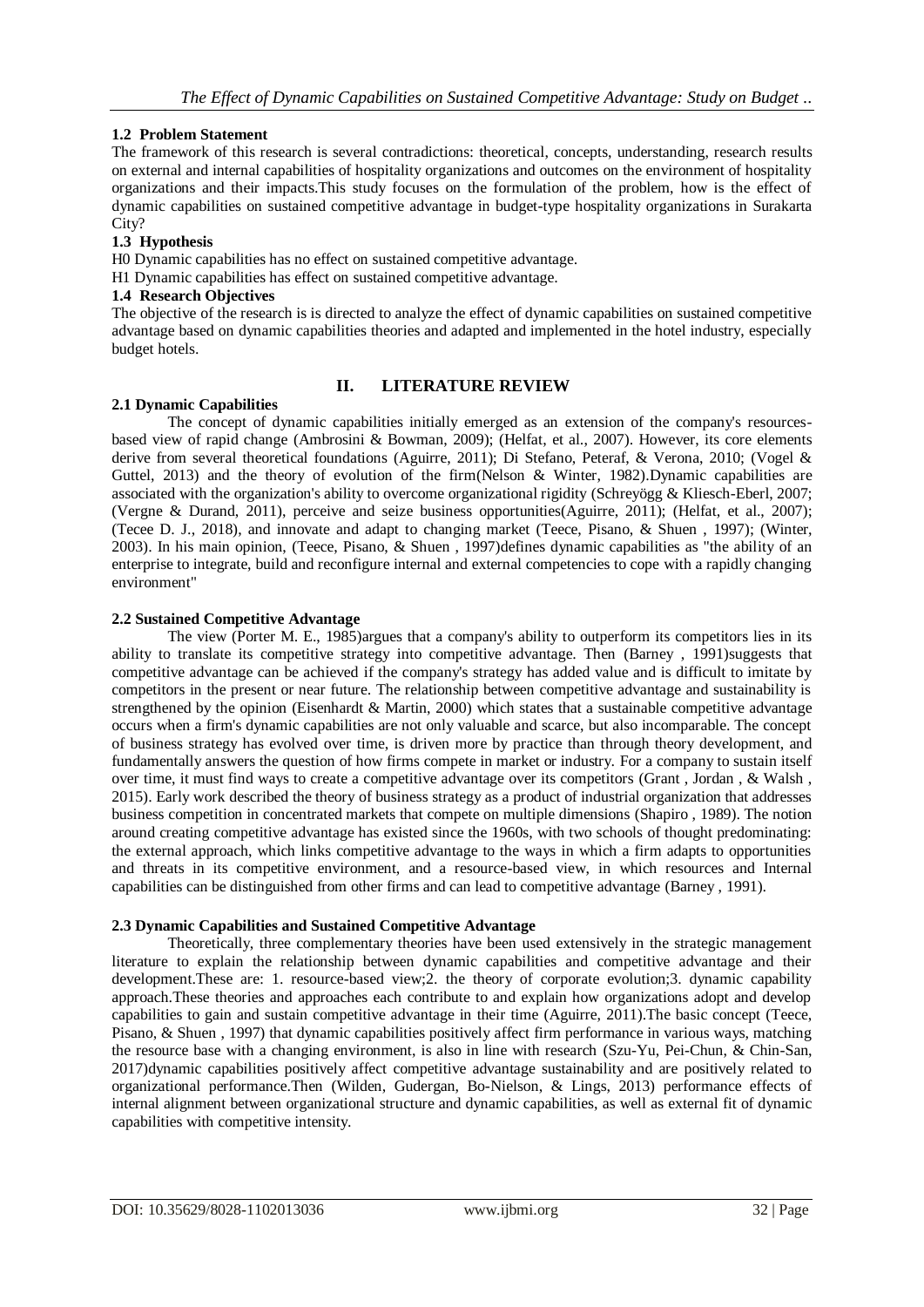# **III. RESEARCH METHODOLOGY**

Data collection was carried out directly with all respondents, namely all budget hotel managers in the Surakarta city area.The same thing is also done directly at hotel association meetings at both regional and central levels.Each company will be surveyed directly by the researcher and given a bundle of files containing a summary of the aims and objectives of the research as well as research questions and envelopes. Population justification was carried out so that a population of 54 hotel organizations was obtained

The analytical technique used in this research is Structural Equation Modeling (SEM), so it can confirm various indicators/dimensions of a concept/construct and measure the theoretical relationships between variables.This study will analyze the influence between variables, where there are several dependent and this independent variable can be an independent variable for other dependent variable. Variable (X) Dynamic Capabilities using indicators adopted and modified from from(Teece, Pisano, & Shuen , 1997). Variable (Y) Sustained Competitive Advantage using indicators adopted and modified from (Eisenhardt & Martin, 2000); (Szu-Yu, Pei-Chun, & Chin-San, 2017).

| Table 1. Variable Operation      |                                             |  |  |  |  |
|----------------------------------|---------------------------------------------|--|--|--|--|
| Variable                         | Indicator                                   |  |  |  |  |
| <b>Dynamic Capabilities</b>      | Ability to recognize market (KD1)           |  |  |  |  |
|                                  | Technology capability (KD2)                 |  |  |  |  |
|                                  | Service product innovation capability (KD3) |  |  |  |  |
|                                  | Managerial ability (KD4)                    |  |  |  |  |
|                                  | Entrepreneurship Ability (KD5)              |  |  |  |  |
| Sustaianed Competitive Advantage | On time service for guests (CA1)            |  |  |  |  |
|                                  | Appropriate use of costs (CA2)              |  |  |  |  |
|                                  | Easy access to bookings (CA3)               |  |  |  |  |
|                                  | Affordable room rate (CA4)                  |  |  |  |  |
|                                  | Server Proficiency (CA5)                    |  |  |  |  |
|                                  | Service quality assurance (CA6)             |  |  |  |  |

**Table 1. Variable Operation**

Source: Authors, 2021

# **IV. RESULT AND DISCUSSION**

#### **4.1 Result**

Profile respondentbased on the data at the time of filling out the questionnaire: 10 respondents as owners, 25 respondents as managers, and 19 respondents as supervisors. The profile of respondents in the twostar hotel category is 20 and the three-star category 34.

Index analysis is used with the aim of describing respondents' perceptions of the statement items proposed in the study (Ferdinand , 2006). All index interpretations in the "high" category mean that all instruments contribute "high" in this study.

| <b>Indicators</b>      | <b>Frequency of Respondents' Answers</b> |      |      |       | <b>Index Value</b> | <b>Index Value Interpretation</b> |      |  |
|------------------------|------------------------------------------|------|------|-------|--------------------|-----------------------------------|------|--|
| (Code)                 | 1                                        | 2    | 3    | 4     | 5                  |                                   |      |  |
| KD1                    | 0.00                                     | 0.04 | 0.20 | 0.32  | 0.45               | 78.89                             | High |  |
| KD2                    | 0.00                                     | 0.02 | 0.29 | 0.37  | 0.32               | 75.93                             | High |  |
| KD3                    | 0.00                                     | 0.00 | 0.23 | 0.33  | 0.44               | 80.74                             | High |  |
| KD4                    | 0.00                                     | 0.02 | 0.18 | 0.41  | 0.39               | 80.00                             | High |  |
| KD <sub>5</sub>        | 0.00                                     | 0.02 | 0.14 | 0.40  | 0.45               | 82.22                             | High |  |
| Index Value Variabel X |                                          |      |      |       | 79.55              | High                              |      |  |
| CA <sub>1</sub>        | 0.00                                     | 0.03 | 0.16 | 0.33  | 0.48               | 81.11                             | High |  |
| CA2                    | 0.00                                     | 0.00 | 0.29 | 0.22  | 0.49               | 80.00                             | High |  |
| CA3                    | 0.00                                     | 0.01 | 0.24 | 0.38  | 0.38               | 78.89                             | High |  |
| CA4                    | 0.00                                     | 0.01 | 0.21 | 0.45  | 0.33               | 78.89                             | High |  |
| CA5                    | 0.00                                     | 0.00 | 0.14 | 0.31  | 0.54               | 85.19                             | High |  |
| CA <sub>6</sub>        | 0.04<br>0.43<br>0.40<br>0.00<br>0.14     |      |      | 79.63 | High               |                                   |      |  |
| Index Value Variabel Y |                                          |      |      |       | 80.61              | High                              |      |  |

**Table 2. Variable Index Value**

Source: Author Computation, 2021

Construct reliability and validity is a test to measure the reliability of a construct.The reliability score of the construct should be high enough. Construct reliability and validity (construct validity and reliability) is a test to measure the reliability of a construct.The reliability score of the construct should be high enough.The reliability of the construct scores according to the table above is very good, which is above 0.7 according (Vinzi, Trinchera, & Amato, 2010).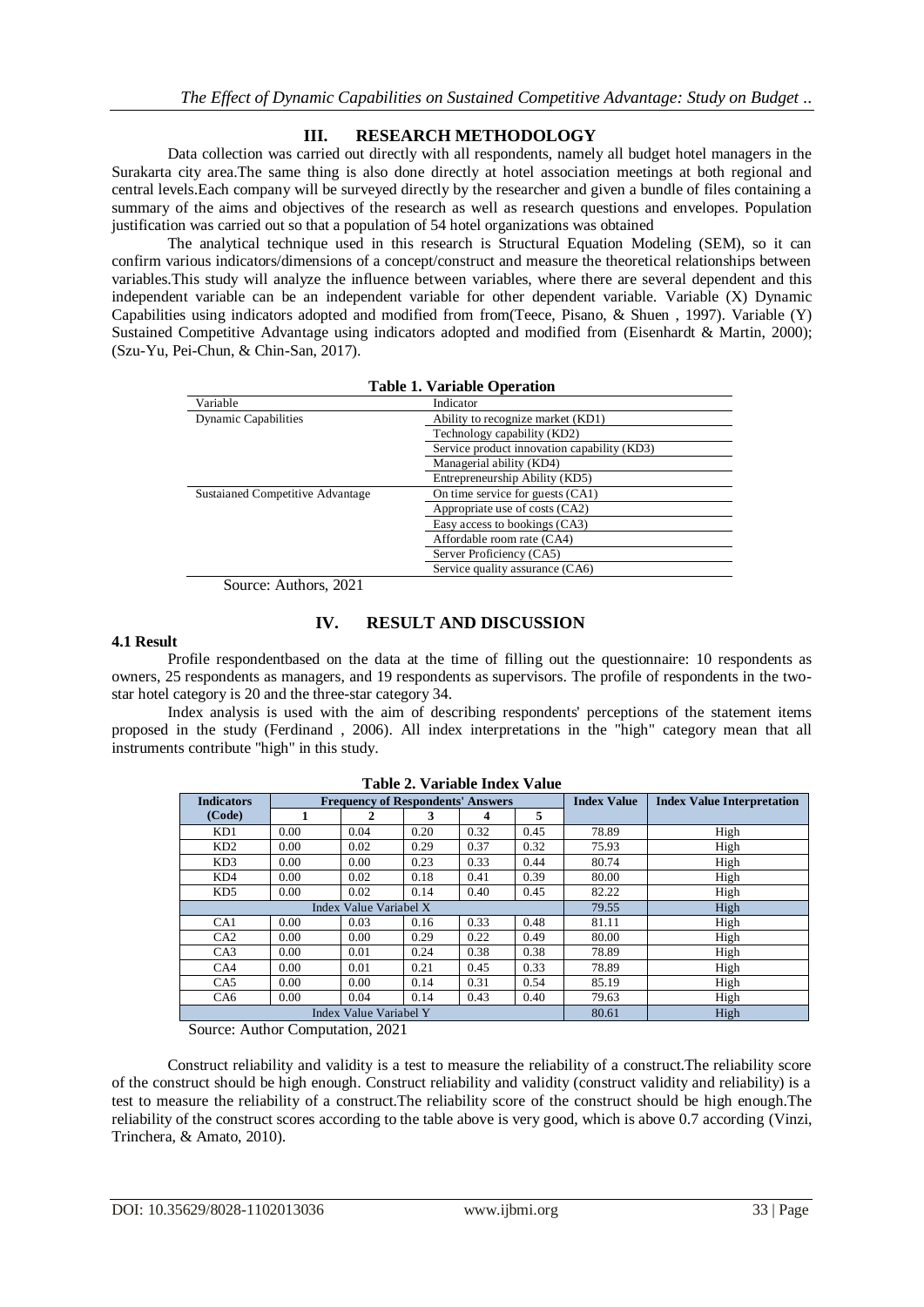| Table 9: Construct Kenability and Vanuity |                     |       |             |                       |  |
|-------------------------------------------|---------------------|-------|-------------|-----------------------|--|
| Variable                                  | Cronbach's<br>Rho A |       | Composite   | AVE (average variance |  |
|                                           | Alpha               |       | Reliability | extracted)            |  |
| Dynamic Capabilities (KD)                 | 0.876               | 0.879 | 0.910       | 0.699                 |  |
| Sustainaed Competitive Advantage (CA)     | 0.897               | 0.900 | 0.921       | 0.662                 |  |
| $\sim$ $\sim$ $\sim$<br>$\sim$            |                     |       |             |                       |  |

# **Table 3. Construct Reliability and Validity**

Source: Author Computation, 2021

Based on the cross-loading value for all constructs  $> 0.60$  so that it meets the requirements of discriminant validity.

| 1 avit 11 <i>D'</i> ibériminant (anthro |                             |                                        |                 |  |  |  |  |  |
|-----------------------------------------|-----------------------------|----------------------------------------|-----------------|--|--|--|--|--|
|                                         | <b>Dynamic Capabilities</b> | <b>Sustained Competitive Advantage</b> | Description     |  |  |  |  |  |
| KD1                                     | 0.776                       | 0.704                                  | $> 0.6$ (valid) |  |  |  |  |  |
| KD2                                     | 0.779                       | 0.684                                  | $> 0.6$ (valid) |  |  |  |  |  |
| KD3                                     | 0.864                       | 0.770                                  | $> 0.6$ (valid) |  |  |  |  |  |
| KD4                                     | 0.840                       | 0.803                                  | $> 0.6$ (valid) |  |  |  |  |  |
| KD5                                     | 0.829                       | 0.722                                  | $> 0.6$ (valid) |  |  |  |  |  |
| CA1                                     | 0.703                       | 0.807                                  | $> 0.6$ (valid) |  |  |  |  |  |
| CA2                                     | 0.654                       | 0.797                                  | $> 0.6$ (valid) |  |  |  |  |  |
| CA3                                     | 0.785                       | 0.844                                  | $> 0.6$ (valid) |  |  |  |  |  |
| CA4                                     | 0.761                       | 0.804                                  | $> 0.6$ (valid) |  |  |  |  |  |
| CA <sub>5</sub>                         | 0.803                       | 0.896                                  | $> 0.6$ (valid) |  |  |  |  |  |
| CA6                                     | 0.690                       | 0.726                                  | $> 0.6$ (valid) |  |  |  |  |  |

#### **Table 4. Discriminant Validity**

Source: Author Computation, 2021

R-Square is a measure of the proportion of variation in the value of the affected variable (endogenous) which can be explained by the variable that influences it (exogenous). R-Square Adjusted Model  $= 0.810$ . This means that the dynamic capabilities variable in explaining sustained competitive advantage is 81.0%, thus the model is classified as substantial/strong

| Table 5. R Square                      |          |                   |  |  |  |
|----------------------------------------|----------|-------------------|--|--|--|
|                                        | R Square | R Square Adjusted |  |  |  |
| <b>Sustained Competitive Advantage</b> | 0.813    | 0.810             |  |  |  |
| Source: Author Computation, 2021       |          |                   |  |  |  |

F Square  $(f^2)$  is a measure used to assess the relative impact of an influencing variable (exogenous) on the affected variable (endogenous).According to the criteria (Cohen, 1988) it can be concluded that the dynamic capabilities for sustained competitive advantage are 4.351 high level.

Direct effect of variable dynamic capabilities on sustained competitive advantage, path coefficient 0.902 and P-Value 0.000  $\langle 0.05 \rangle$ , meaning that the effect of dynamic capabilities on sustained competitive advantage is positive and significant.

#### **Table 6. Path Coefficients (Direct Effect)**

|                                 | 1 WYN YN 1 WYN COUNNUND I DIN UU LINUUD     |              |  |          |             |           |                     |         |
|---------------------------------|---------------------------------------------|--------------|--|----------|-------------|-----------|---------------------|---------|
|                                 |                                             |              |  | Original | Sample Mean | Standard  | <b>T</b> Statistics | P Value |
|                                 |                                             |              |  | Sample   |             | Deviation |                     |         |
|                                 | Dynamic                                     | Capabilities |  | 0.902    | 0.903       | 0.002     | 41.693              | 0.000   |
| Sustained Competitive Advantage |                                             |              |  |          |             |           |                     |         |
|                                 | $\alpha$ $\alpha$ $\alpha$ $\beta$ $\alpha$ |              |  |          |             |           |                     |         |

Source: Author Computation, 2021

Bootstrapping is used to test the hypothesis the following values are obtained:

#### **Figure 2. Output Bootstrap**



Source: Author Computation, 2021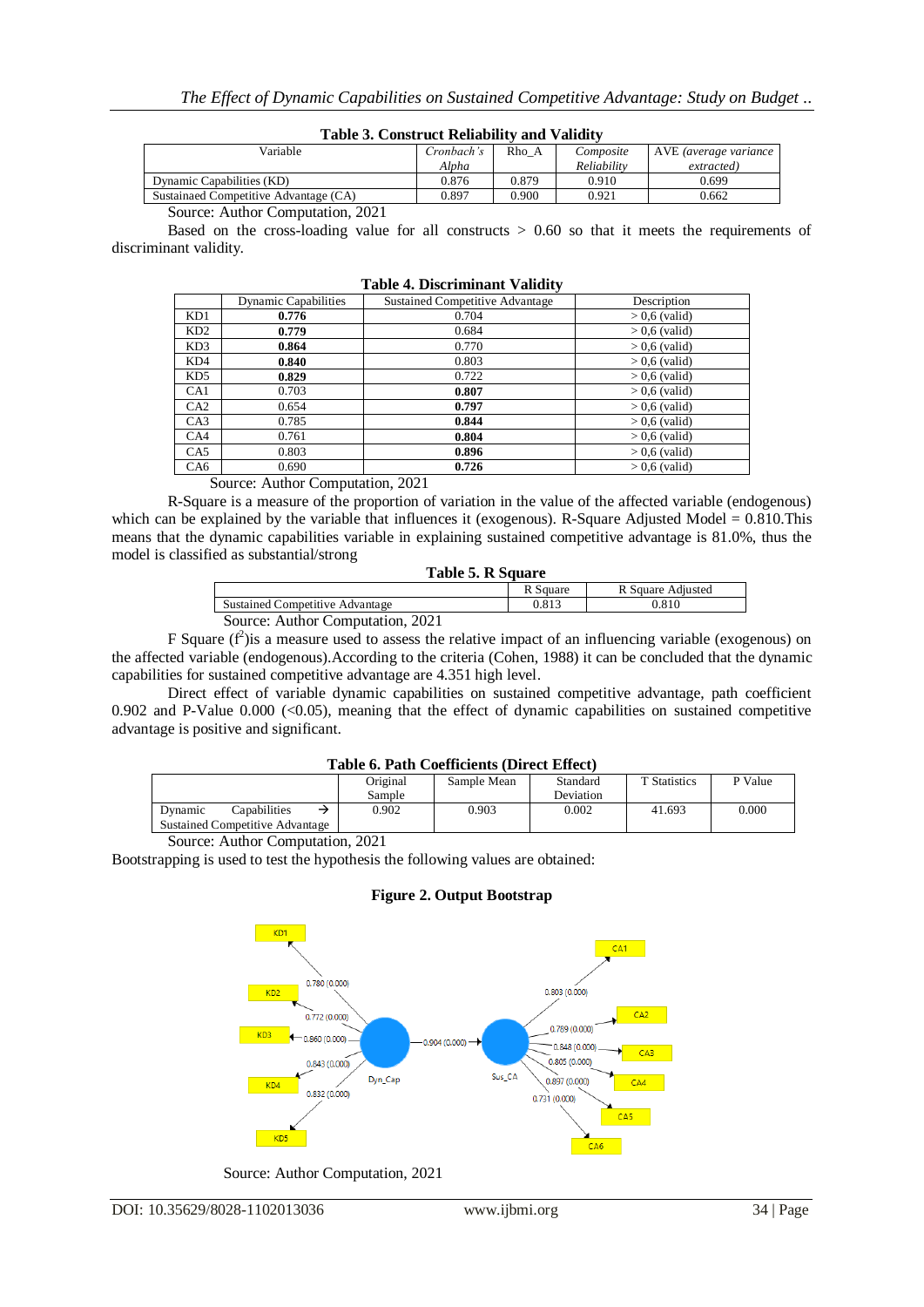# **4.2 Discussion**

Empirical findings, based on the results of hypothesis testing, it can be concluded that the dynamic capabilities variable influences the sustained competitive advantage variable. This accords with studies supporting the hypothesis that dynamic capabilities are seen as the driving force behind the creation, evolution, and recombination of other resources into new sources of sustainable competitive advantage (Teece, Pisano, & Shuen , 1997). consistently missed in this study.

From the results of this study, the dynamic capabilities have been formed by five abilities to lead to sustained competitive advantage. The five abilities are the ability to recognize the market (KD1), technological ability (KD2), product service innovation ability (KD3), managerial ability (KD4), and entrepreneurial ability (KD5) which are obtained through the basic process of dynamic capabilities (sensing, seizing, and transforming).

The concept of sensing refers to the capacity of a hospitality organization to continuously recognize the organizational environment about possible technological evolutions and customer needs. Therefore, in this study, we stick to the original Teece model and understand sensing primarily as external sensing. This sensing component involves both recognizing opportunities and anticipating competitive threats. This can be done formally on the indicator of the ability to recognize the market (KD1) and hone technology skills (KD2) on the second indicator on the formation of dynamic capabilities.

Reference seizing to develop and select business opportunities that suit the hospitality organization's environment and its strengths and weaknesses. seizing thus means that market opportunities are successfully exploitation and threats avoided. Bridging external and internal information and knowledge, and is closely related to strategic decision making, especially regarding investment decisions. The entrepreneurial ability indicator (KD5) starts from a strategy that allows the introduction of valuable knowledge. This evaluation is based on prior knowledge, and results in the selection of various strategic options. Entrepreneurship ability (KD5) in a hospitality organization is high if the organization is to decide whether some information has potential value, to turn valuable information into a concrete business opportunity according to its strengths and weaknesses and to make decisions on the development of the hospitality business.

Transforming, according to (Teece, Pisano, & Shuen , 1997), includes enhancing, combining, protecting, and, if necessary, reconfiguring the intangible and tangible assets of a business enterprise. That is, transformation refers to the application of new business models, the product or process innovations into practical decisions by implementing the necessary structures and routines, providing infrastructure, ensuring that the workforce has the necessary skills, and so on. Transformation is characterized by the actual realization of strategic reforms within the organization through reconfiguration of resources structure and processes. In this study, it is explained that the transformation process is symbolized by indicators of product service innovation capability (KD3) and managerial ability (KD4). It also means the ability to recombine and to reconfigure organizational assets and structures as companies grow, and as markets and technologies change. Thus, transformation is similarity to implementation capability involving various processes of product service innovation capability (KD3) and managerial capability (KD4). The most significant ability to form this dynamic capability is entrepreneurial ability (KD5), budget type hospitality organizations must spend a lot of time developing and honing their ability to create new business models between a very competitive budget type hospitality industry. Customers know exactly what to expect from a hotel, therefore entrepreneurial skills must encourage innovative activities to get new customers and keep repeat customers. Entrepreneurial ability has a greater influence on direction, strategy and performance and plays a key role in a budget type hotel business.

# **V. CONCLUSION AND SUGGESTION**

#### **5.1 Conclusion**

Based on the results of this study, the leaders of budget-type hotels agree that the development of dynamic capabilities in the budget-type hotel sector is the ability to manage budget-type hotels. A resourcebased approach is very important to understand the hotel business structuring process, and the various qualities applied by business actors, whether related to resourcescompetency or capabilities. These capabilities are expressed in five capabilities that can enable organizational conditions to have a sustained competitive advantage. The five capabilities are the ability to recognize the market, technological capabilities, product service innovation capabilities, managerial capabilities, and entrepreneurial abilities obtained through the basic process of dynamic capabilities (sensing, seizing, and transforming), dynamic capabilities are seen as the driving force behind the creation, evolution, and the recombination of other resources into new sources of sustainable competitive advantage (Teece, Pisano, & Shuen , 1997). The main key is entrepreneurial skills that allow the right strategy to understand that core competencies supported by resource-based theory are always needed for the success of new businesses, especially in the hospitality sector. Moreover, it is supported by the very fast growth of the budget type hotel sector and dynamic environmental conditions.